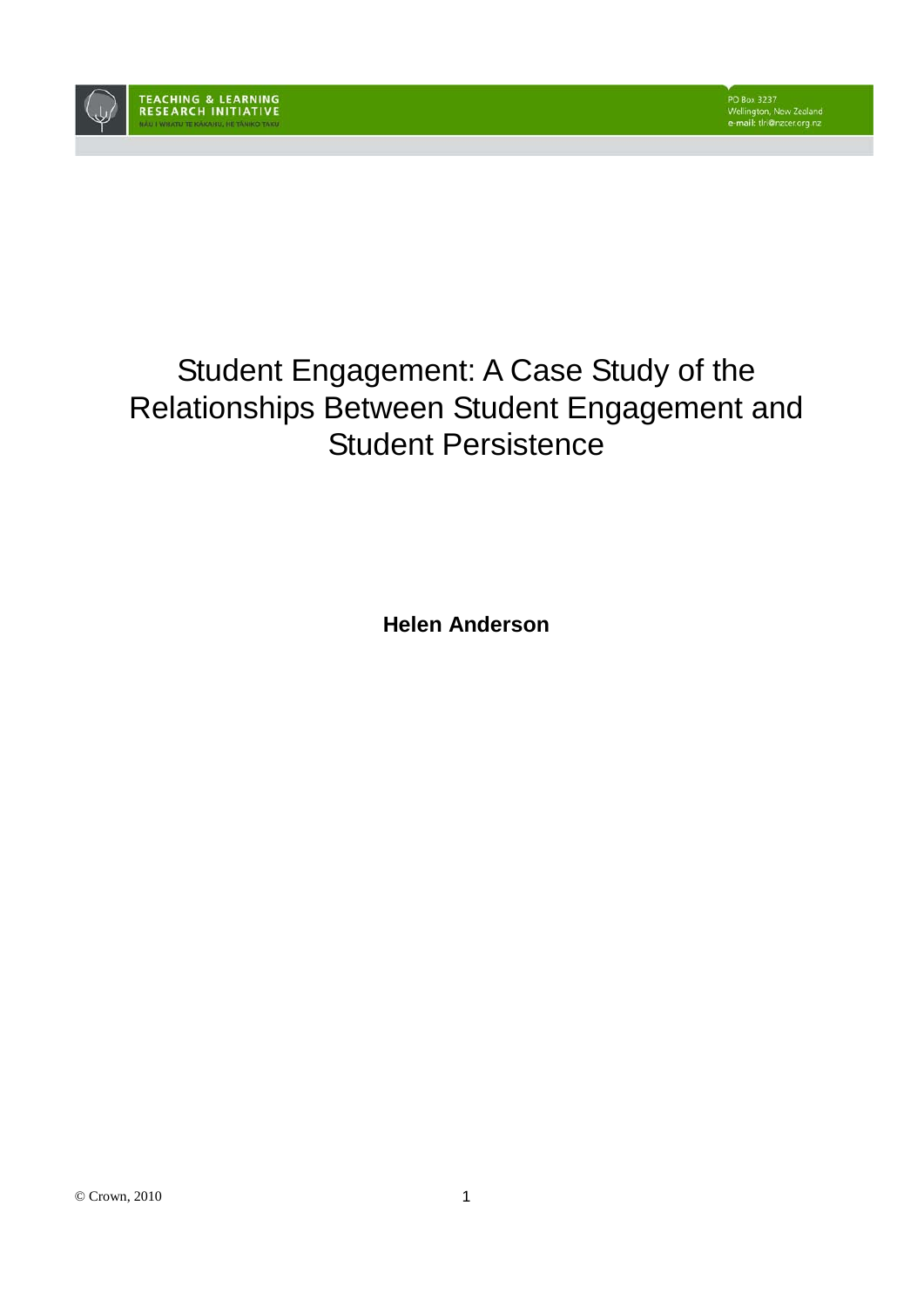# **Abstract**

This case study was conducted in a New Zealand urban polytechnic as part of a wider Teaching and Learning Research Initiative (TLRI)-funded project, "Learning Environments and Student Engagement with Learning in Tertiary Settings", that researched student engagement in nine tertiary education institutions. The polytechnic is located in an area of significant social and economic disadvantage where participation rates are below the average for the country as a whole. The purpose of the polytechnic is to serve its immediate region with regard to the provision of vocational education through the creation of workable pathways that take students from the lowest levels of study through to degree and postgraduate levels in the career of their choice. The polytechnic also works in the wider region and throughout New Zealand in its more specialised areas of study.

The polytechnic is committed to high enrolled/pass rates as its measure of student persistence and therefore it is interested in how to ensure that students are retained in their courses and gain passing grades. A considerable amount of successful work has been done to lift pass rates and the task now is to work at a more fine-grained level to identify those aspects of programme improvement that are most influential in supporting student persistence, and thus ensure that resources are focused where they will have the best outcomes.

Student retention is an issue for many programmes of study and it is a particular issue for students who are traditionally under-represented in higher education. The case presented in this paper suggests a delivery-centred approach to improving retention. This study suggests that where lecturers and students have dissonant conceptions of student engagement in learning, retention is poor and where such conceptions are congruent, student retention is higher.

This study used a survey to identify student priorities in terms of what supports their learning and their views on what learning support was delivered in their classes. The questionnaire was completed by students in six different programmes. These programmes came from a variety of disciplines and levels of study: teacher education, baking, computing, engineering, foundation studies and business studies. Correlations between student priorities and experience of their delivery were calculated and then linked with retention data. Student retention was highest in programmes where student priorities were most highly correlated with their experience in class.

The survey findings will assist programme leaders and lecturers to understand their students' priorities and their perceptions of the learning environment provided to them. Further, the data from this study will assist programme leaders and lecturers to develop plans for the improvement of teaching. This can be instrumental in influencing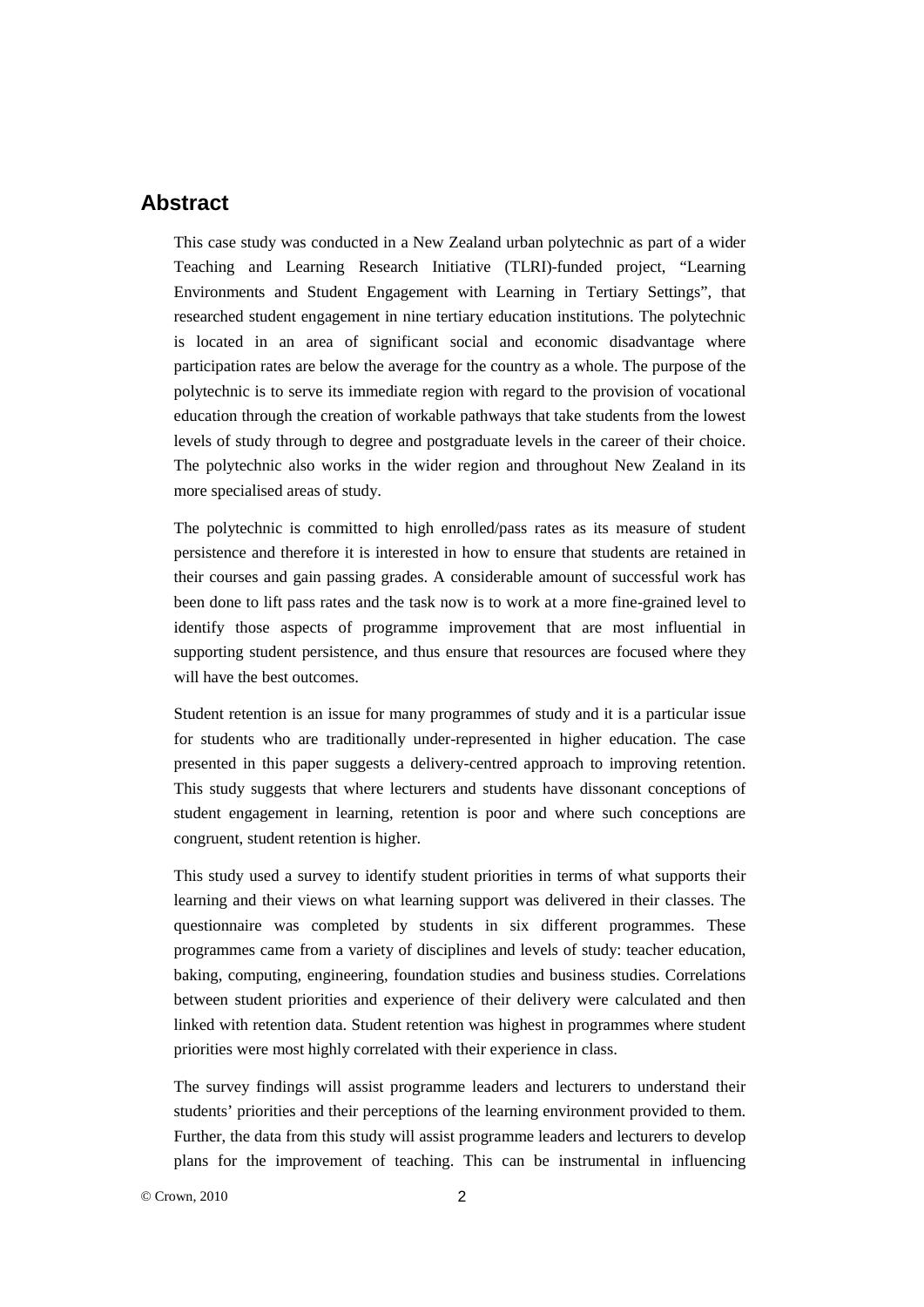lecturers to focus on quality of delivery rather than reinforcing the stasis that results from blaming student characteristics and therefore assuming there is no course of action that needs to be taken.

# **Introduction**

The case study presented in this paper was conducted in a New Zealand urban polytechnic as part of a wider Teaching and Learning Research Initiative (TLRI)-funded project, "Learning Environments and Student Engagement with Learning in Tertiary Settings", that researched student engagement in nine tertiary education institutions.

The paper offers another thread in the discussion about what makes for successful engagement of students in their studies. A central component of the overall TLRI study was a student survey that considered aspects of student engagement. For the case study discussed here, one of the questions addressed was "What is the relationship between student priorities with regard to their learning and how well do students perceive that the institute delivers on these priorities?" This approach was taken to tease out any possible differences between the polytechnic's understanding of what students may find as engaging and the students' concept of what matters in learning. To test the relationship between "engagement" and "success", data were also collected on the success of the programmes involved in the survey.

Within this case study polytechnic, interest in retention of students had already prompted closer attention to actions that can be taken to strengthen programmes. This focus assumes that the issue is one of "engagement" rather than student risk characteristics and thus provides an avenue for action. The concept of a "student cycle of engagement" grew out of the author's search for a usable framework for planning intervention in unsuccessful courses (Anderson, 2007). Use of this cycle produced significant improvements in retention across 18 courses in a first study and was replicated across 13 courses in a following study (Anderson, 2009). This work is summarised below to support the direction taken with the student survey used in the case study on engagement.

# **Method**

This case study was a linear, multiple investigations case study (Merriam, 2009) working within one tertiary education institution to identify factors that may enhance student engagement and hence improve retention and success (pass rates). The part of the case study that is reported in detail here relates to the findings from a section of the student survey. Two previous studies in this institution, on programme improvement as the key mechanism for increasing pass rates, are also summarised below.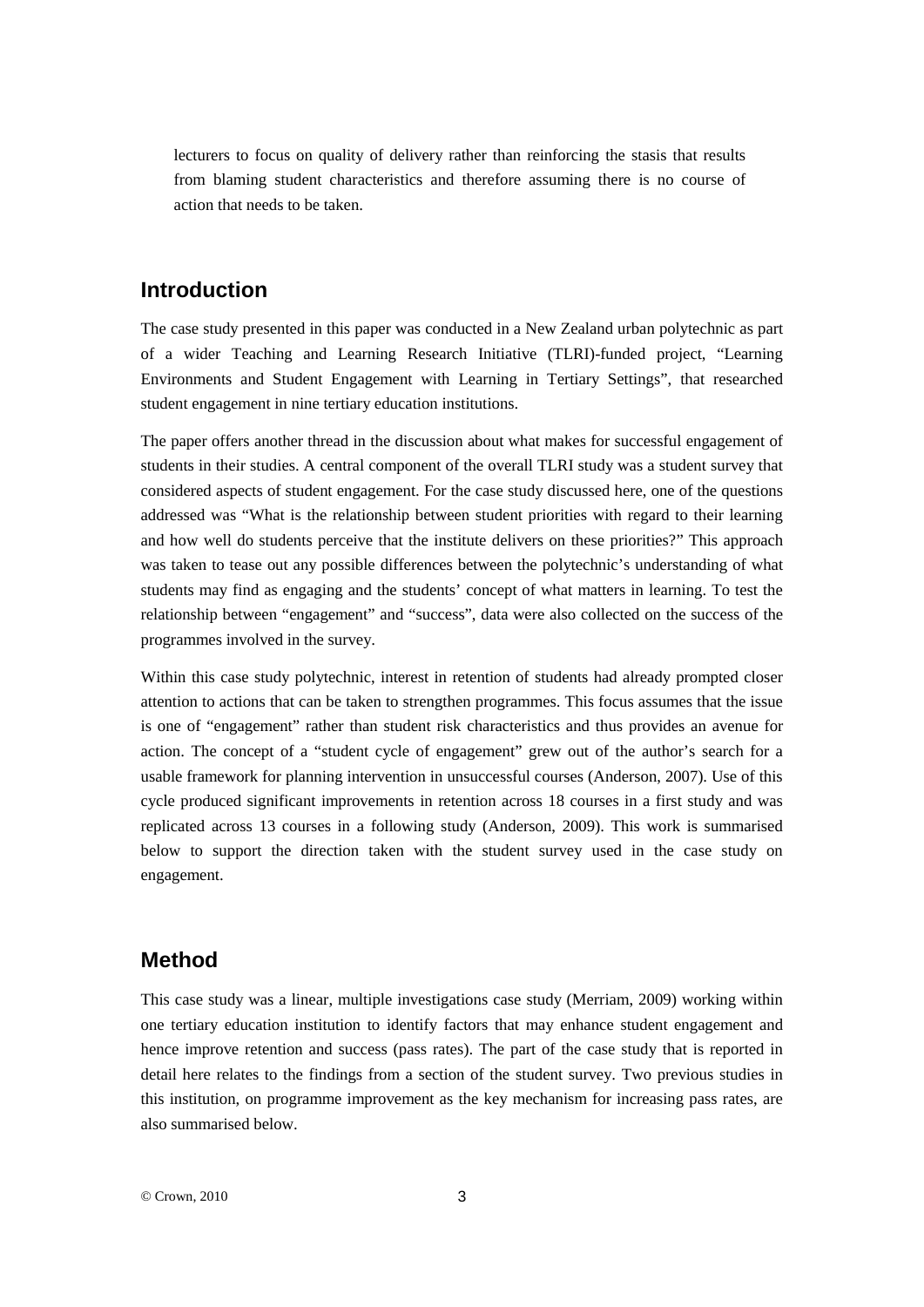#### The survey

The survey has been written about in some detail in other papers on the overall TLRI student engagement project (for example, Zepke et al., 2009a, 2009b, 2010). Conceptually it refers to the work of Kuh (2001) and following iterations, such as the work of the Australian Council for Education Research survey of student engagement. In brief, the tool was built to investigate the concept of student engagement across multiple scales drawn from the literature on motivation and agency; transactions within the institutional setting; external factors; and time spent on specified activities. It was trialled for delivery effects and implemented in nine tertiary education institutions in New Zealand. The current case study offers the results for one institution with regard to one section of the survey. This target section considered student identification of their current study-related priorities—the importance of item to them—and their perception of how well each item is delivered. An example is provided in Figure 1.

#### Figure 1 **Example of survey scale**

|                                                             | How important are the<br>following to you this<br>year? |           |        |              | How well are they<br>being done? |           |           |         |        |                |
|-------------------------------------------------------------|---------------------------------------------------------|-----------|--------|--------------|----------------------------------|-----------|-----------|---------|--------|----------------|
|                                                             | Very Important                                          | Important |        | No Importanc | Not Applicable                   | Very well | Quite Wel | Not Wel | Poorly | Not Applicable |
| Teachers providing<br>prompt feedback                       | □                                                       | $\Box$    | $\Box$ | $\Box$       | $\Box$                           | $\Box$    | □         | □       | □      |                |
| Teachers providing<br>feedback that<br>improves my learning |                                                         |           |        | п            | □                                |           | П         |         |        |                |
| Teachers challenging<br>me in helpful ways                  | п                                                       |           |        | п            | $\Box$                           |           | □         |         |        |                |

#### The students

The participants in this case study are students in an urban polytechnic in New Zealand. The students were all studying one of five programmes. These programmes came from a variety of disciplines at both degree and predegree levels of study including teacher education, baking, computing, foundation studies, engineering and business studies. The polytechnic is located in an area of significant economic deprivation and its students are frequently first generation tertiary education students. The retention and success outcomes for the polytechnic demonstrate a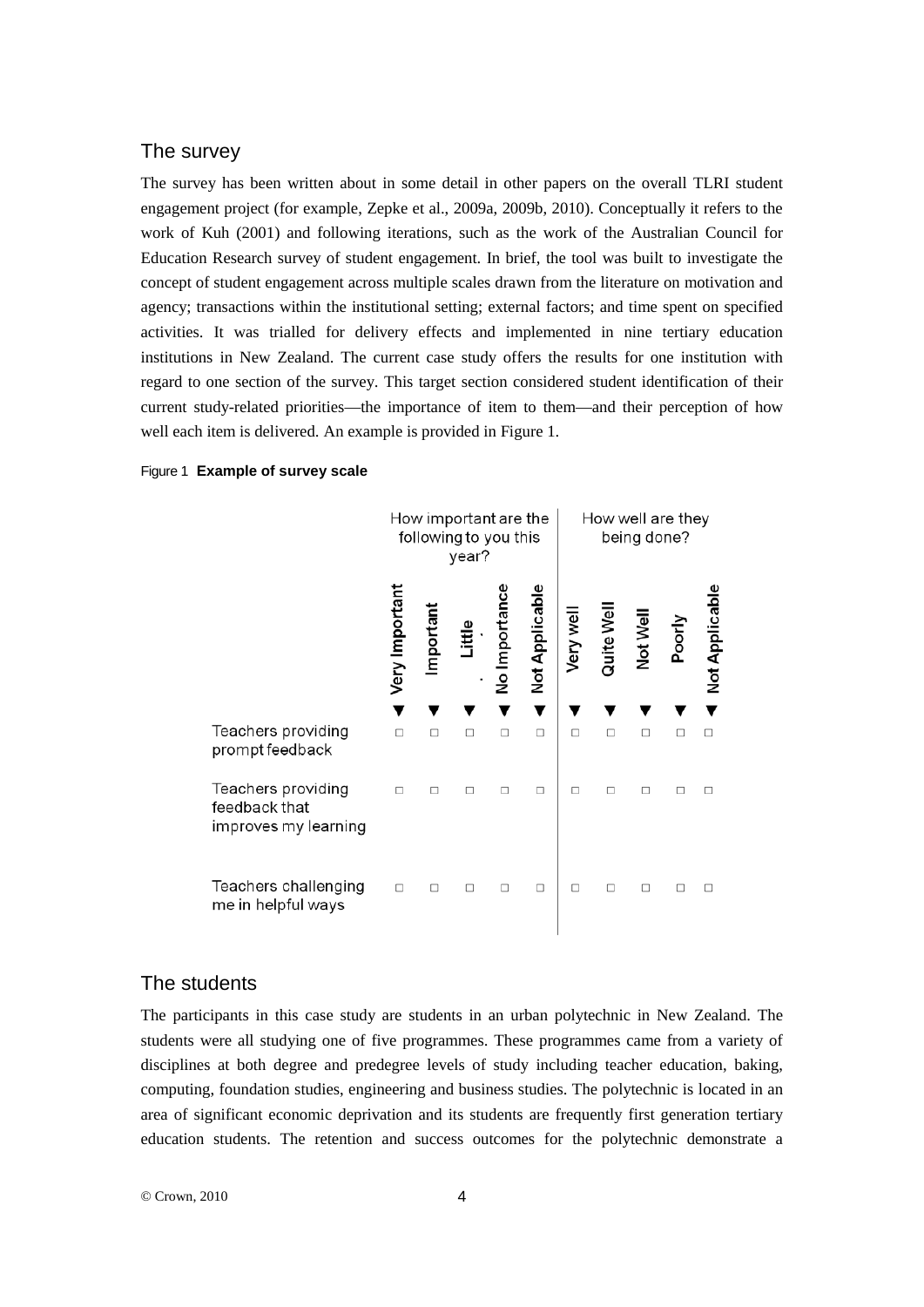complex set of relationships between programme characteristics, teacher skill, and student experience. The survey was completed by 512 students from 11 classes across six programmes.

#### The programmes

Programme A is a Level 3 one-year programme with a history of high pass rates. Programme B is a degree programme. The survey was conducted with groups from each of the three years of the qualification. Programme C is a six-month Level 4 certificate programme, with variable retention, and success rates frequently falling below the institute's benchmark of a 75 percent enrolled/pass rate. Programme D is a six-month Level 4 programme with retention and success rates consistently below the institution's benchmark. Programme E is a Level 5 diploma programme with night and day classes that show different outcomes. Programme F is a three-year degree programme with survey respondents from each of the three years.

#### Analysis

Survey responses were analysed using SPSS V17. Responses to items in the "priorities/importance" section were correlated with the responses to items in the "how well being done" section to create a measure of the degree of agreement between students' priorities and students perceptions of how well their priorities were being met (Spearman rho).

## Summary of precursor studies

Two investigations have been conducted previously on programme improvement as the key mechanism for increasing programme pass rates. To understand how enhancing student engagement could help increase programme pass rates, it is important to understand something about the previous projects.

Work in the area of staff and academic development has revealed a number of non-evidencedbased and subjective reasons for why students fail in such numbers in tertiary education. The reasons are generally located with student non-performance and many unsupported assumptions made by staff about the student cohort which cannot be evidenced by either international or local research. Some of these statements are:

- students do not get the secondary education they used to so they are not prepared for tertiary study
- external factors are the primary reason students fail
- students are not committed as they used to be.

Maynard and Martinez (2002) conducted research in the United Kingdom to identify college teachers' views about course performance. They chose a number of courses which they classified as either "high performing" or "low performing". High performing courses were those that showed high retention and achievement rates of students across two years and low performing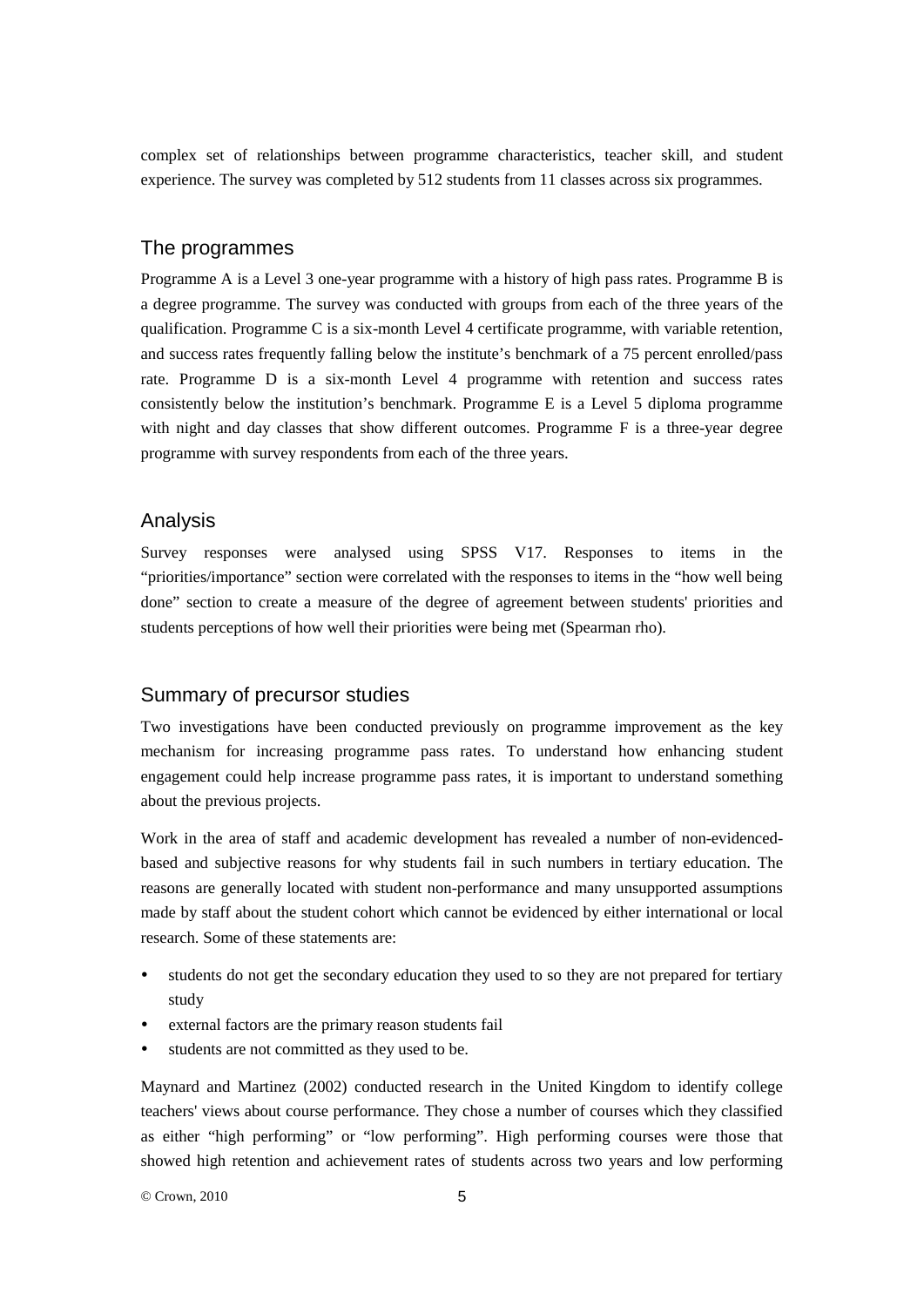courses were those that showed low retention and low achievement rates for students. To qualify as a high performing course, the course had to also show a growth pattern in numbers of enrolments, and for low performing courses a pattern of decline in enrolments. They conducted a series of face-to-face interviews with the teachers from both programme types and their overall findings were:

- teachers interviewed held strong views on factors affecting retention and achievement
- teachers of courses with the highest retention and achievement were often unsure about their own achievements
- teachers of courses with low retention and achievement said their students left because of economic or social circumstances despite the fact that similar student cohorts could be found in the same college on courses with high retention and achievement.

The research identified some key teacher characteristics or "attitudes" that were apparent in high performing and others apparent in low performing courses. They found that teachers of courses with high retention and achievement:

- work in autonomous, self-monitoring teams
- have complementary skills and commitment to all students
- respond positively to staff development and management processes
- recruit students with integrity
- have a relatively negative view of 16–19 year old students' abilities but make every effort to motivate and inspire them
- identify at-risk students early and address literacy and numeracy needs
- believe in preparing student-centred schemes of work
- have high quality induction programmes
- ensure assessment is rigorous and that students have a clear understanding assessment procedure and criteria and enable students to experience early success
- value students as individuals
- particularly value student feedback and observation of classes (Maynard & Martinez, 2002, p. 5).

They found that teachers of courses with low retention and achievement:

- tend to be complacent about their role
- belong to a team where morale is low elements of staleness and negativity
- see work-related problems as beyond their control
- recruit without integrity and expect a high drop-out rate
- tend to stereotype students by class, gender, race and ability
- suggest they do not have time to identify or support at risk students
- convey negative attitudes to students
- tend not to review the curriculum
- do not regard assessment and feedback as a priority but tend to blame students for their lack of ability and failure to produce assignments on time;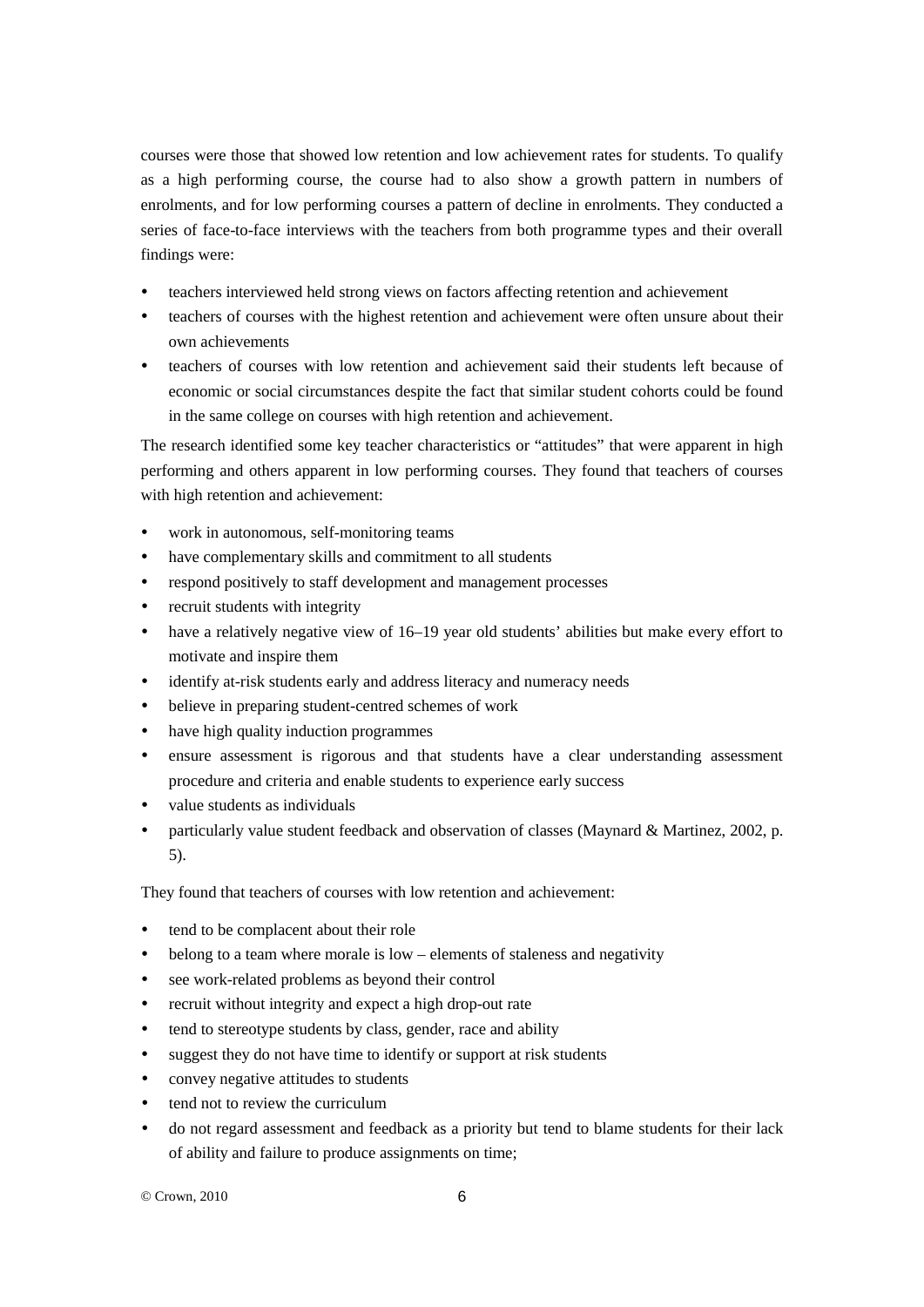- are particularly negative about college quality systems
- blame management pressure and lack of time for their inability to plan (Maynard & Martinez, 2002, p. 6).

This work suggests that the general direction of work to improve retention and success must begin with development of staff capability to address programme weaknesses as opposed to "fixing" students or assuming there is no action to be taken because of the immutable nature of students' characteristics. To this end, I developed a framework, in the context of bridging education (Anderson, 2007), that was designed to assist programme leaders and lecturers to analyse their programmes and design plans for ongoing improvement. The "student cycle" framework identifies key points of engagement for students as they connect with the institute and asks for evidence-based analysis of the success or otherwise of each element and how then to improve. The cycle identifies nine elements: recruitment, first contact, orientation, diagnostics/placements, teaching and learning, assessment, pastoral care, and destinations. This process was applied in two studies: the first with 18 programmes and the second across 13 programmes.

A series of professional development workshops were designed to support the programmes identified. Three two-hour workshops and a final one-hour workshop were conducted over a sixweek period. The workshops were developed using the "student cycle" described above. At the conclusion of the workshops, each of the programmes was supported in developing an action plan to increase retention using these models. In the first study of 18 target programmes with pass rates below 70 percent, the improvement of the group of programmes was much greater than the whole portfolio. Fourteen showed improvement of 4 percent or more, one programme remained the same and two declined. In the second study of 13 programmes, 10 improved by 4 percent or more, two remained the same and one declined.

While identifying the specific elements of this model that make a difference is confounded by the multiple elements of the model, an analysis of the action plans provided some clues. All programmes that improved clearly identified at least one element that was implicated in loss of students. This was most commonly poorly designed assessment, poorly designed entry criteria or unresolved lecturer performance issues. These outcomes support the view that retention and success is primarily a programme issue that can be responsive to improvement and not primarily an issue of student characteristics that is inevitably unresponsive to improvement. Therefore, a closer consideration of the programme elements that are considered by students to be priorities and analysis of whether these priorities are being met would be a productive next step.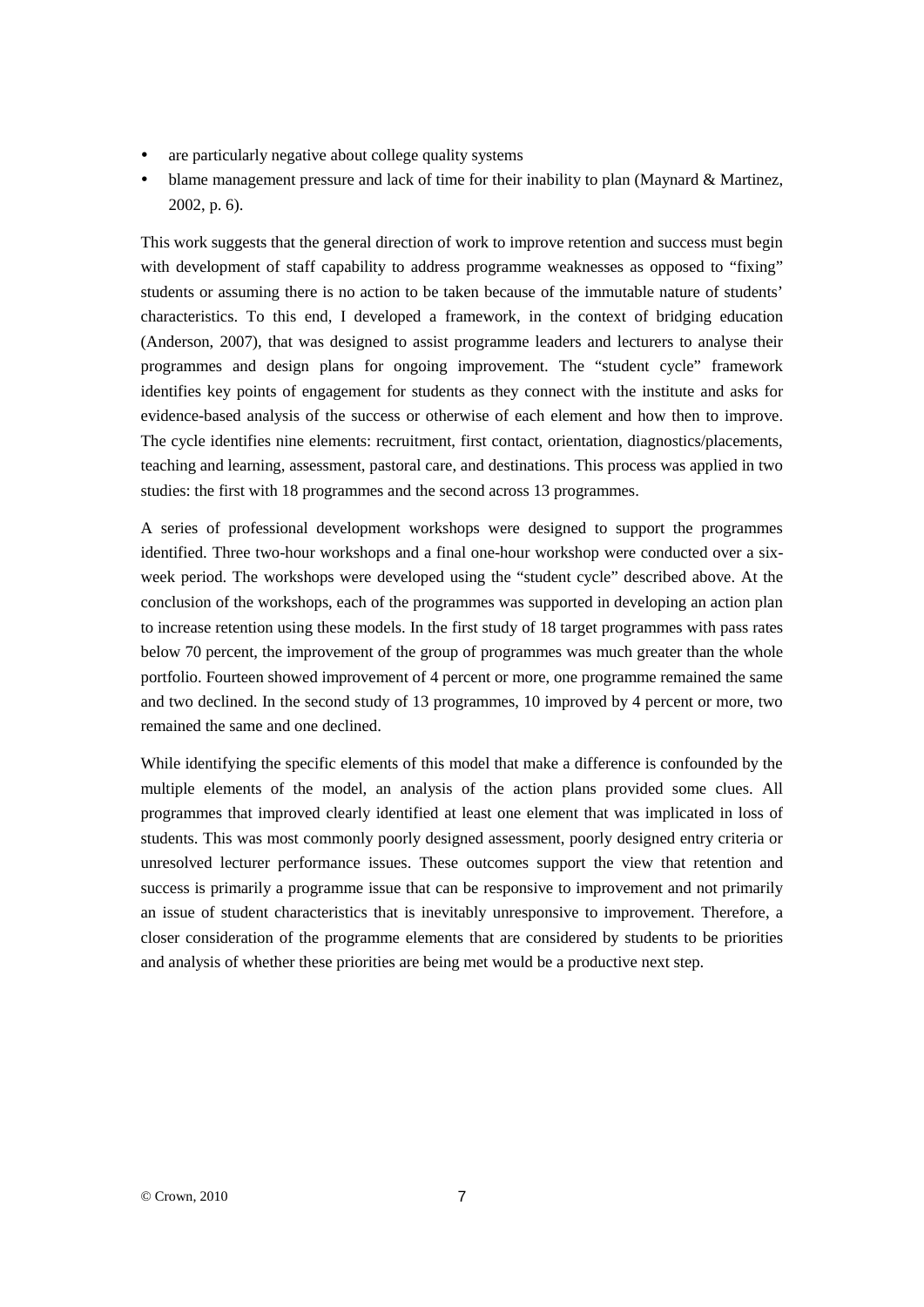# **Findings**

#### Student priorities

Zepke et al. (2009a) noted that there was evidence to suggest that there are institution-level differences in the configuration of student priorities across the scales analysed in the student survey that this current case study is part of. In this case, there was significant commonality in the priorities identified by students for first-year students but a shift in this configuration in the year two and year three students. Those elements related to direct teaching—feedback, level of lecturer expertise and lecturer enthusiasm—were rated highly by students in their first year. While there was an effect from the Likert-type scale that produced modest differentiation, it was apparent that the priorities had shifted for students in the second and third year, to a greater focus on student learning independence: valuing prior learning and being challenged, for example. It is noted that the second- and third-year students were degree students as opposed to the certificate, diploma and first-year degree students in the first year group.

#### Student engagement and student persistence

Having established that a focus on quality of delivery is productive, it is proposed that there may be a relationship between student engagement, conceptualised as a congruence of priorities between students and lecturers or institute, and student persistence expressed as pass rates for courses.

The analyses summarised below offer support for this proposal. Where congruence of student learning priorities is highly correlated then the pass rates are high, and the converse is also true. It is noted that there are not enough data points here to create anything more than a positive affirmation of data direction and a more comprehensive study designed to address this question is a necessary next step, possibly taken at the level of individual data rather than the course level offered here.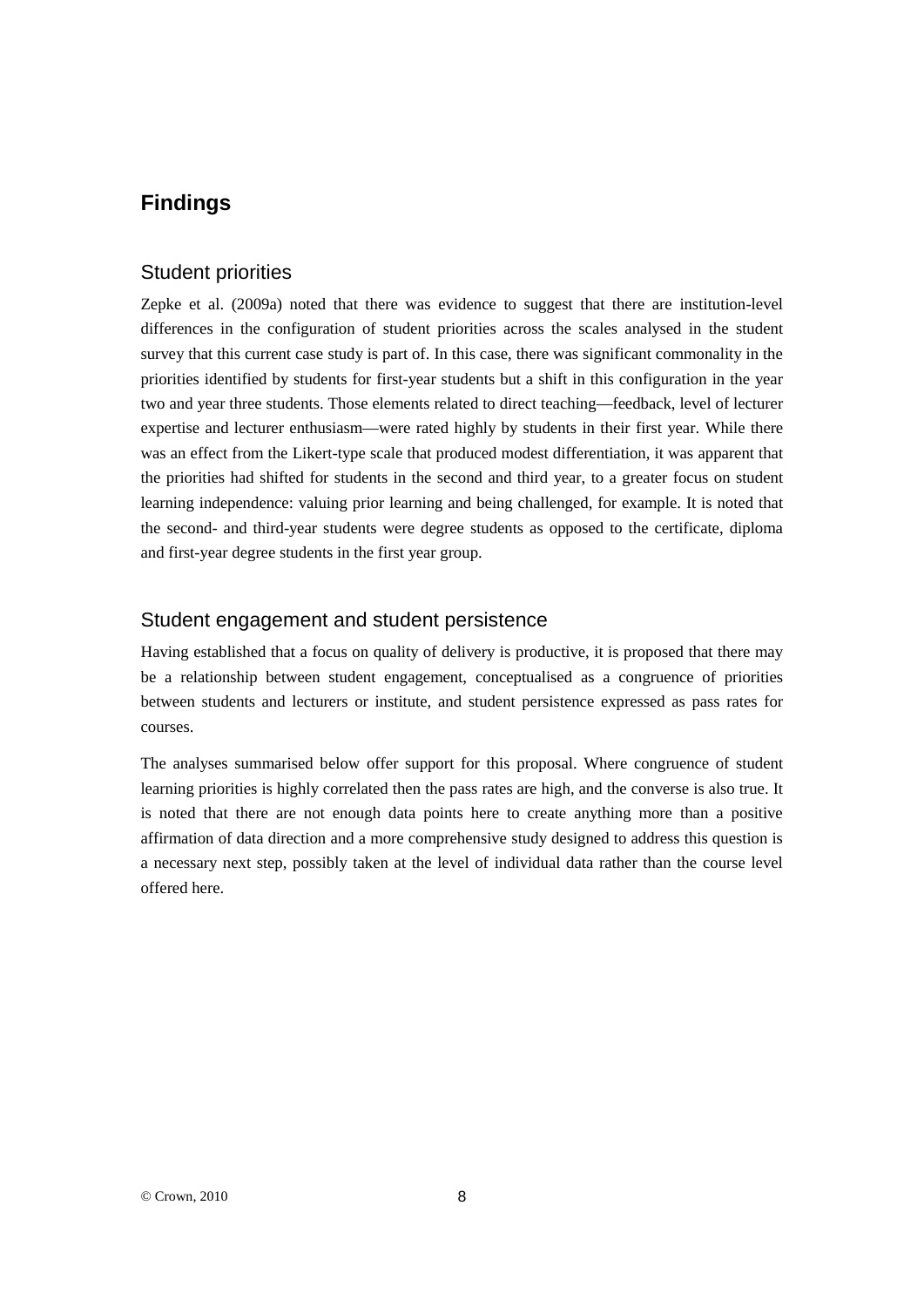| Programme                                     | Congruence between student priorities and lecturer<br>delivery on priorities | <b>Pass Rates</b> |
|-----------------------------------------------|------------------------------------------------------------------------------|-------------------|
| Α                                             | $.637**$                                                                     | 96%               |
| B <sub>1</sub><br><b>B2</b><br>B <sub>3</sub> | $.723**$                                                                     | 83%               |
| С                                             | $.431*$                                                                      | 62%               |
| D                                             | .328                                                                         | 54%               |
| E1<br>E <sub>2</sub>                          | .141                                                                         | 51%               |
| F1<br>F <sub>2</sub><br>F <sub>3</sub>        | $.571*$                                                                      | 79%               |

#### Table 1 **Summary of analyses**

\*/\*\* .05/.01 confidence levels

Note: Year levels merged to create appropriate *N*.

# **Conclusions and recommendations**

It has been valuable in this student engagement case study to build, in a linear way, on previous studies. The focus on programme quality and emerging thinking about what priority students give to aspects of their study has provided information on ways to enhance student engagement and persistence.

The survey outcomes, the precursor studies and strategic responses within this case study provide the basis for a set of recommendations that may support improved student engagement and persistence in tertiary institutes.

#### Information

There are two sets of information that are essential at the outset of any strategy to improve student engagement and persistence. The first is clear, accessible and productive information about the rates of engagement and persistence of students at the course level. The pass rates appear to be the most robust in that this measure acknowledges all the students who began a course and offers a measure of all their outcomes. Secondly, this study has identified significant differences between what support measures students' value and their perceptions of how well this support is delivered; plus there seems to be a programme factor. This suggests it would be productive to survey students to ensure that lecturers and institutes are aware of student priorities.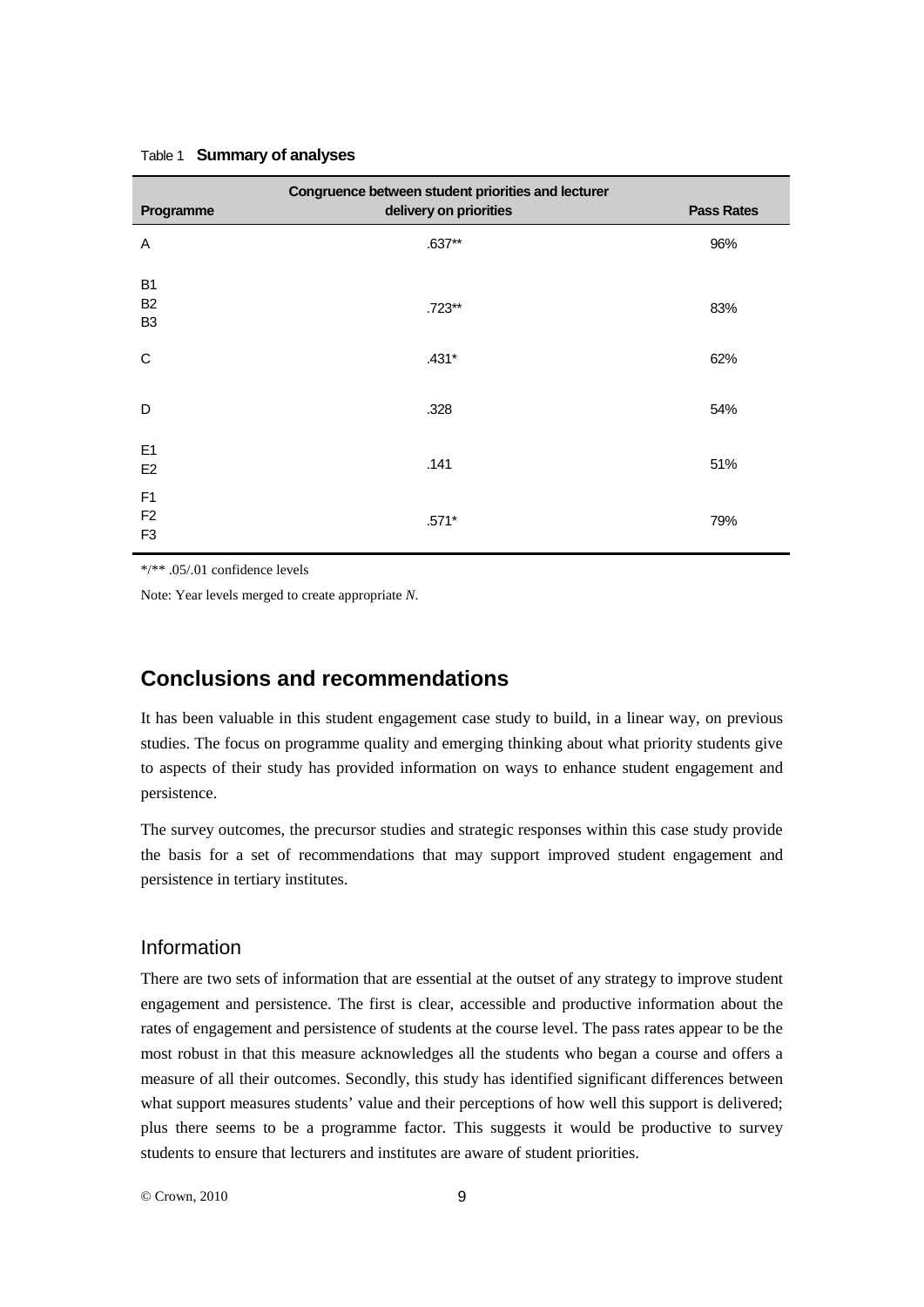## Staff development

Given the Maynard and Martinez (2002) findings regarding the relationship between lecturer attitude and effective programme improvement, it is vital that a framework is provided that engages programme leaders and lecturers in an evidence-based process for analysing programme quality and developing and implementing improvement plans.

#### The student cycle

This institution has used the "student cycle" as a framework for identifying those aspects of the student experience that are successful or not. Each element of the cycle (recruitment, first contact, orientation, diagnostics/placements, teaching and learning, assessment, pastoral care, destinations) is considered with regard to evidence of effectiveness and plans are built against the evidence. For example, one programme found the spread of assessments was related to a marked student drop out at week three where a high-stakes assessment was delivered too early in the course. Redesigning the assessment spread resulted in improved retention. The results of the student survey contributed significantly to the evidence base for the analysis of programme effectiveness.

#### Collaborative workshops

Applying the student cycle approach to analysing programme effectiveness and developing improvement plans has been carried out productively and effectively in collaborative workshops where shared experience contributes to the quality and creativity of the outcomes. Contributors to the workshops included programme leaders, lecturers and staff developers.

#### Continuous improvement

Institute processes to require and support an annual cycle of analysing programme effectiveness, developing plans, implementing plans, evaluating effectiveness and starting again to consider evidence of effectiveness provide a framework for ensuring continuous improvement.

# **Acknowledgement**

The author acknowledges the contribution of Sally Steadman to the precursor studies described above.